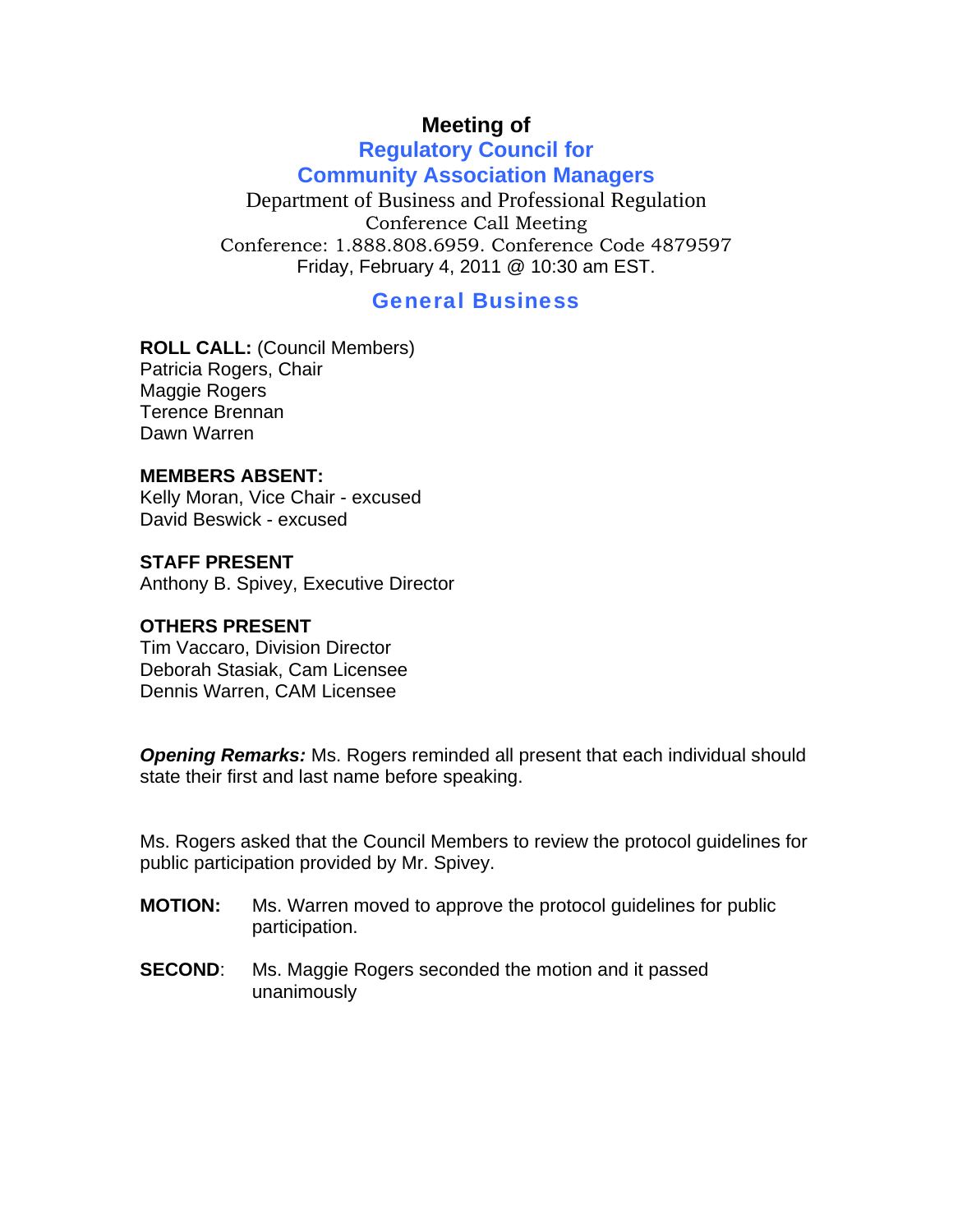#### **APPROVAL OF MINUTES:**

- **MOTION:** Mr. Brennan moved to approve the November 19, 2011 minutes with revisions.
- **SECOND:** Ms. Maggie Rogers seconded the motion and it passed unanimously.

#### **CHAIR REPORT: (Patricia Rogers)**

Ms. Patricia Rogers stated that she had contacted a number of legislators and that she will be meeting Senator Margolis to discuss the Council's interest in becoming a board.

Ms. Patricia Rogers stated that she is in the process of writing a letter to the Governor and Speaker of the House regarding the Council's interest in becoming a board. After a discussion between the Council members it was decided that Ms. Patricia Rogers would draft this letter and then forward the Letter to Mr. Spivey who would in turn, forward the letter to each of the Council members.

#### **COUNSEL REPORT: (Dror Lewy)**

Mr. Lewy discussed with the Council Rule 61E14-1.001 and Rule 61E14-4.001, F.A.C. and explained that all Rule adoptions, amendments and dissolutions to be made by any agency under the Governor's control have been put on hold in accordance with executive order 11-01.

#### **PROSECUTING ATTORNEY REPORT: (Jody Lane)**

Ms. Lane stated that the Department currently has approximately 175 open cases at this time.

#### **EXECUTIVE DIRETOR: (Anthony 'Tony' Spivey)**

Mr. Spivey provided a Regulation report to the Council.

Mr. Spivey stated that a Financial Report will be made available at the next Council meeting in May.